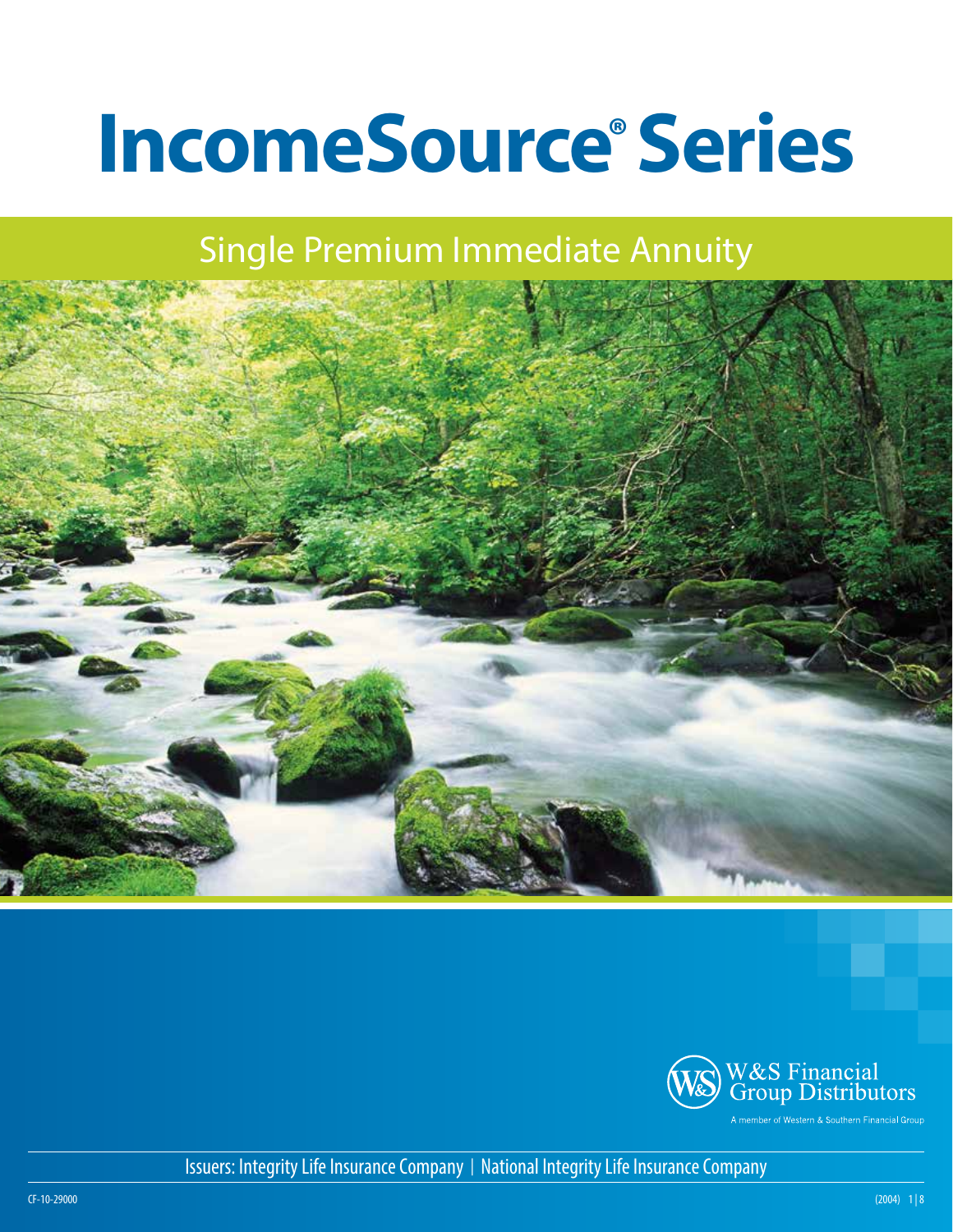# Help Create Retirement Confidence

Achieving a full and satisfying retirement requires an income that provides real lifestyle confidence.

A guaranteed stream of retirement income may help provide the freedom to travel, to experience, to go where life takes you, with fewer financial concerns and boundaries. You worked hard to accumulate assets to ensure you could one day pursue those promises.

Your ultimate objective in saving over the years was to someday provide spending flexibility for your needs and wants. The IncomeSource Series of products (IncomeSource) converts a portion of retirement savings to retirement income; income that can last a lifetime. IncomeSource payouts are automatic and guaranteed, giving you the financial freedom to relax and enjoy the retirement you deserve.

IncomeSource is issued by Integrity Life Insurance Company, Cincinnati, OH, and National Integrity Life Insurance Company, Greenwich, NY.

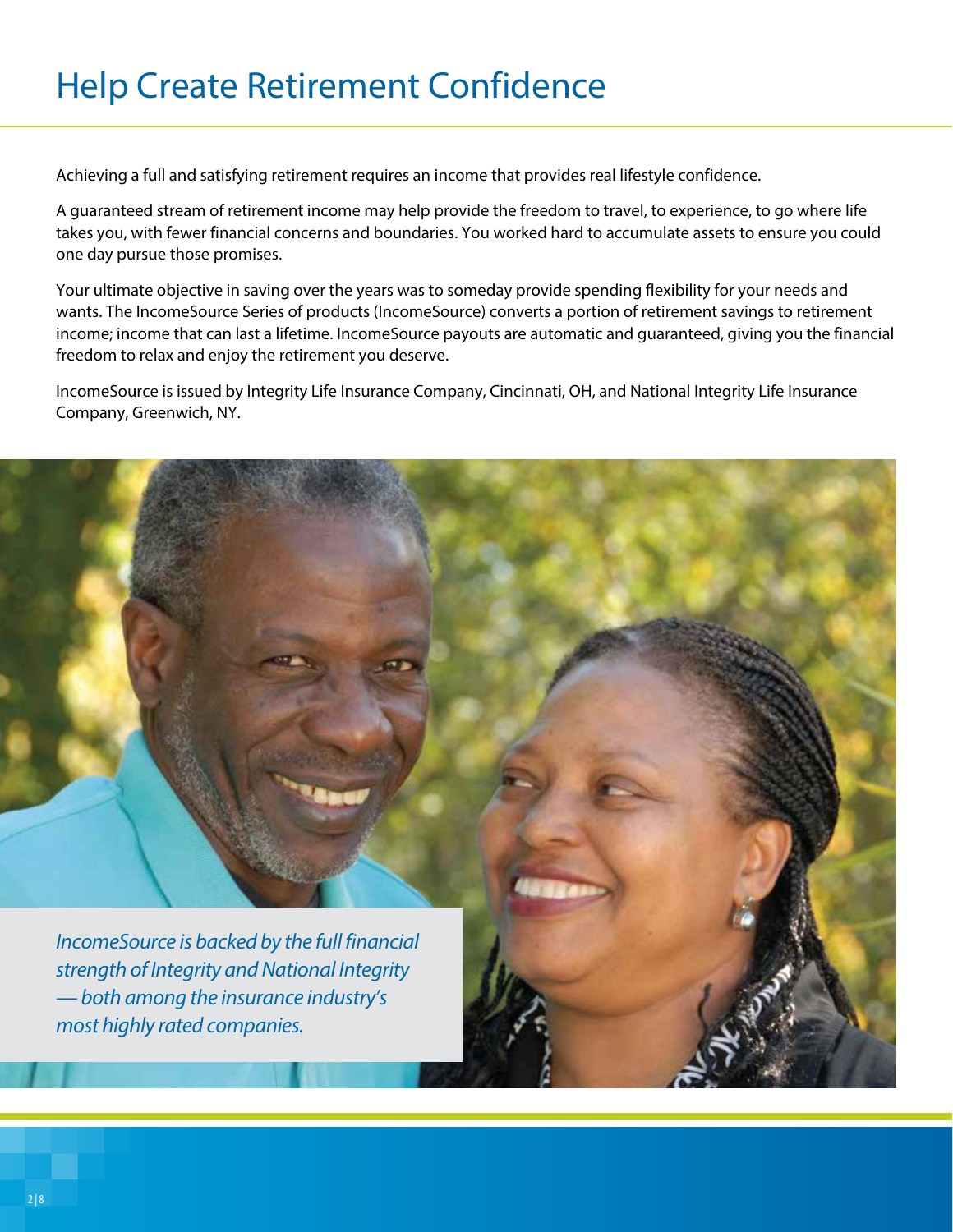# Secure a Lifetime Income

### Consider an Income Annuity

An income annuity can help support a comfortable and worry-free retirement. Convert a portion of your wealth into an income stream and increase your likelihood of covering your basic expenses for as long as you live.

## Add Up the Advantages

If you don't require unlimited access to all your assets and want to know you can depend on regular, guaranteed income, consider how many of these reasons apply to you:

- > You are entering retirement or are already retired.
- \ You have resources (pension distributions, retirement accounts, brokerage accounts) that you wish to convert into an income stream. (Surrender charges or penalties may apply.)
- \ You are concerned about outliving your income and savings.
- > You value a guaranteed source of income in retirement.
- \ You want to select among various payout options at the time of purchase.
- \ You have other retirement resources that can be invested for growth.
- \ You seek freedom from having to manage your savings to generate income.
- **>** You wish to provide income for your spouse or beneficiaries.

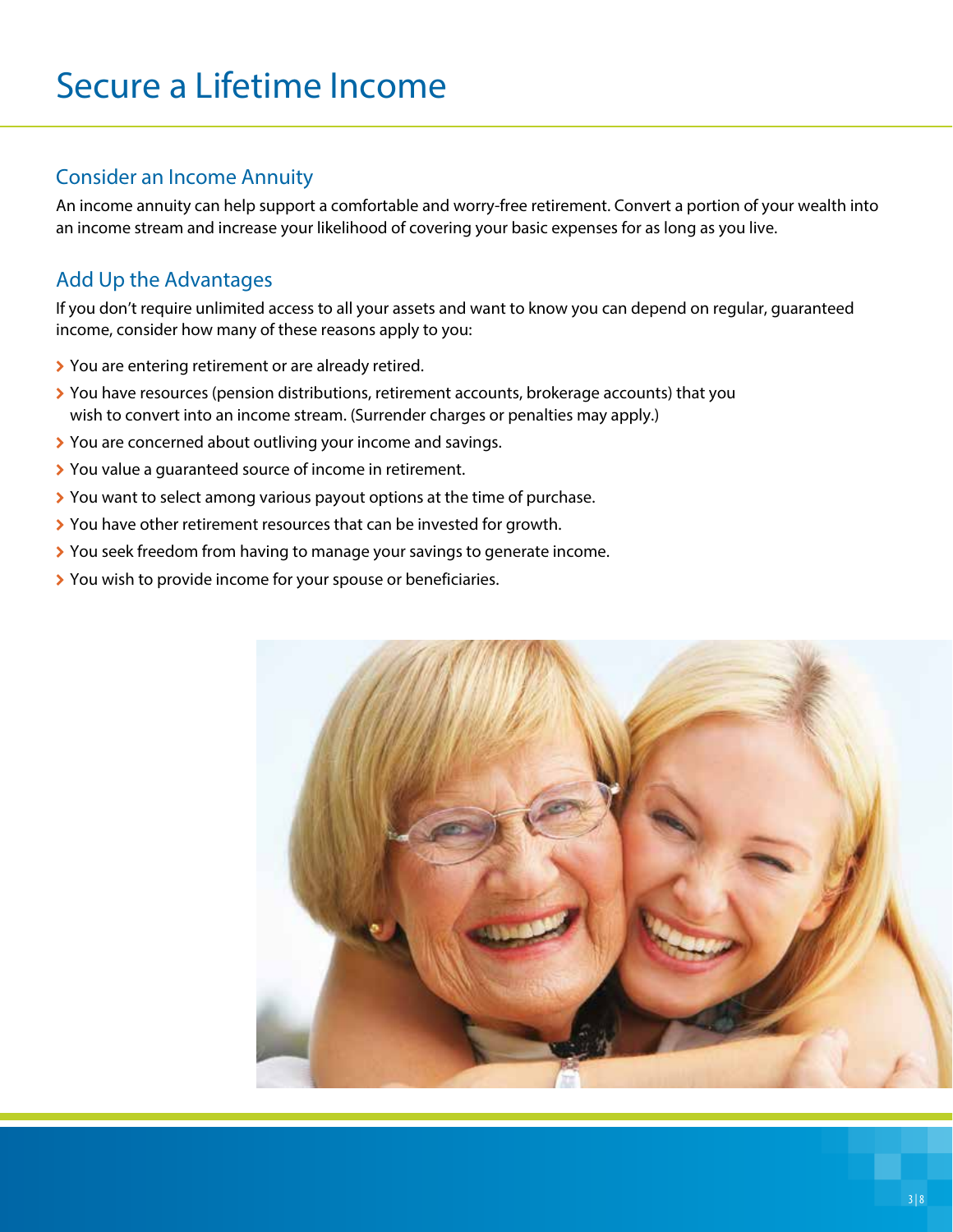### Increasing Payout Options Protect Purchasing Power

Are you concerned that rising prices will wreak havoc on your purchasing power, especially over an extended period? To help ensure that your income stream remains strong throughout the years, IncomeSource offers a guaranteed Increasing Payout Option (IPO).\*

- > Selecting the IPO increases your annual payouts over the length of your income stream by a compounded interest rate of 1% to 5%. It's available with any income option you choose. There is no percentage or dollar limit to the maximum increase.
- $\triangleright$  The option is not tied to any outside index or indicator. Once a contract is signed, the option cannot be added or removed, as the income stream is adjusted from the start of the contract.

## Commutation Options Provide Cash Access and Control

You can access cash in the form of a lump-sum payout from IncomeSource in specific instances.The "commuted" value is the present value of future payouts. Commutation benefits (automatically included and available for both qualified and nonqualified contracts), provide valuable liquidity if unforeseen needs arise, such as an unexpected relocation or a health-related matter. And commutation can be taken multiple times, as defined in the contract. The commutation option is not available with life only payouts, temporary life payouts and certain period payouts of less than 10 years.

#### \ **Access While an Annuitant Lives**

A living annuitant commutation benefit allows owners receiving payouts (containing certain period payouts of 10 years or longer or life contingent payouts with guaranteed payouts) to commute, that is to say, "cash out," 10%-90% (accumulative maximum) of the present value. There are no upfront, built-in charges for having access to the ability to commute. Once the commutation benefit is elected, the original payout amount is reduced. At the end of the certain period, if a life contingency (payouts for life or for two lives) exists, the remaining payouts (including any Increasing Payout Option) resume as if there was no commutation. IncomeSource must be in force for at least one year for this benefit to be exercised.

#### \ **Access After an Annuitant Dies**

A deceased annuitant commutation benefit allows beneficiaries to commute, or "cash out," the remaining certain period payouts upon the death of the annuitant (for a single life annuity) or the last living joint annuitant (for a joint and survivor annuity). The lump sum will be the present value of the remaining certain period payouts discounted at a single interest rate stated in the contract.

\*IPO payments will initially be lower than under a payout option without the IPO. IPO payment amounts increase annually and will at some point, depending on the payout elected and the annuitant's longevity, exceed those received under an option without the IPO. If the 0annuitant dies prior to his or her life expectancy, the payee may receive less total income under an IPO option than without one.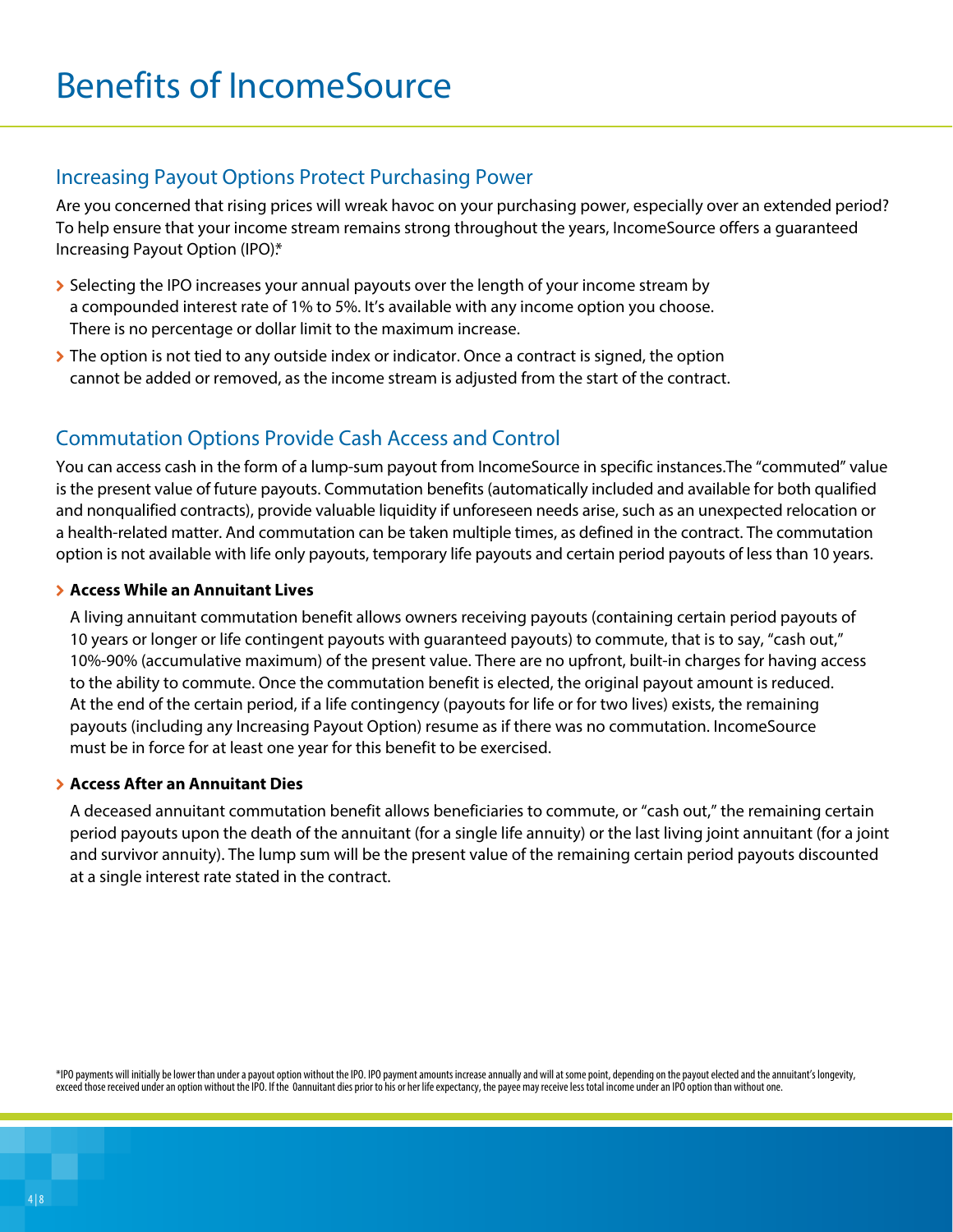# IncomeSource at a Glance

| <b>Issue Ages</b>                                                                                                                  | 18-95 (varies with Income Payout Option)                                                                                                                                                                                                                                                                                                                                                                                                                                                                                                                        |  |  |  |
|------------------------------------------------------------------------------------------------------------------------------------|-----------------------------------------------------------------------------------------------------------------------------------------------------------------------------------------------------------------------------------------------------------------------------------------------------------------------------------------------------------------------------------------------------------------------------------------------------------------------------------------------------------------------------------------------------------------|--|--|--|
| <b>Minimum Contract Size</b>                                                                                                       | \$10,000 (or the premium required to purchase a periodic income payout<br>of \$100, whichever is higher)                                                                                                                                                                                                                                                                                                                                                                                                                                                        |  |  |  |
| <b>Maximum Contract Size</b>                                                                                                       | \$2 million without prior company approval (exceptions below).<br>> Single Life only & Temporary Life: \$1 million up<br>through issue age 75; \$500,000 for issue ages 76-85<br>> Joint Life only: \$500,000 for issue ages 76-85                                                                                                                                                                                                                                                                                                                              |  |  |  |
| <b>Tax Qualified/Nonqualified Funds</b>                                                                                            | Both types of funds are accepted                                                                                                                                                                                                                                                                                                                                                                                                                                                                                                                                |  |  |  |
| <b>Payout Frequencies</b>                                                                                                          | Monthly, quarterly, semiannual or annual; via direct deposit                                                                                                                                                                                                                                                                                                                                                                                                                                                                                                    |  |  |  |
| <b>Guaranteed Income</b><br><b>Payout Options<sup>1</sup></b><br>See "Select a Guaranteed Income<br>Stream" on page 6 for details. | Individual payout options:<br>> Issue Ages: 18-85 (18-95 for certain period payouts)<br>> Payouts for life<br>> Life with a certain period (5-30 years)<br>> Life with cash refund<br>> Life with installment refund<br>> Payouts for a certain period (5-30 years)<br>> Temporary life (5-30 years)<br>Joint payout options:<br>> Issue Ages 18-90 (one annuitant must be under age 86)<br>> Payouts for two lives (joint and survivor)<br>Two lives with a certain period (5-30 years)<br>> Two lives with cash refund<br>> Two lives with installment refund |  |  |  |
| <b>Guaranteed Increasing</b><br><b>Payout Option</b><br>See "Increasing Payout Options"<br>on page 4 for details.                  | For buying power protection, this provides an annually compounded<br>increase in the income payout amount.<br>Increase options are 1%, 2%, 3%, 4% or 5%.                                                                                                                                                                                                                                                                                                                                                                                                        |  |  |  |
| <b>Commutation Benefit<sup>2</sup></b><br>See "Commutation Options"<br>on page 4 for details.                                      | For potential liquidity needs, this provides a lump-sum payout of the<br>present value of future certain payouts in specific instances. Access<br>options, available for both qualified and nonqualified contracts, are:<br>> Living annuitant commutation of 10%-90% (accumulative maximum)<br>of the present value (available after first contract year)<br>> Deceased annuitant commutation (death benefit commutation rights)                                                                                                                               |  |  |  |

1 All options may not be available.

2 Currently unavailable in NY. The commutation option is not available with life only payouts, temporary life payouts and certain period payouts of less than 10 years.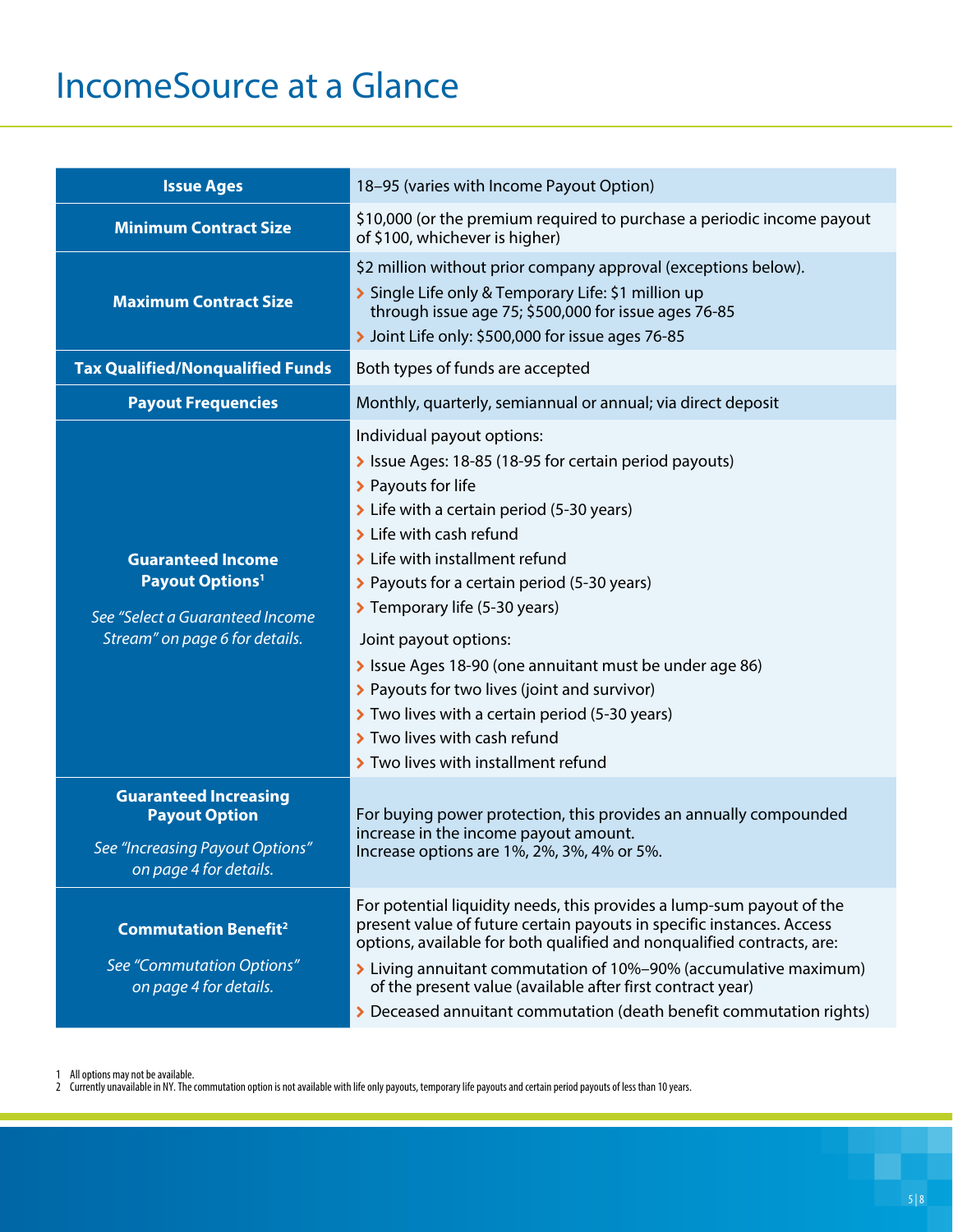# Select a Guaranteed Income Stream

- \ **Payouts for life (single life) —** Provides the highest income payout amount of any of the life options because payouts will continue only while the annuitant is alive.
- **Eayouts for two lives (joint and survivor) —** Lifetime income for as long as one of two annuitants (often spouses) is alive. Payouts to the survivor can remain level or be reduced. A period certain may also be included.
- **▶ Payouts for life or for two lives with a certain period Lifetime income with a guarantee that payouts** will continue for at least a specified period. This ensures that, in the event of death, payouts will continue to a beneficiary until the end of the specified period.
- \ **Payouts for life or for two lives with cash refund —** Lifetime income with a money-back guarantee that at least the single premium will be returned, regardless of whether the annuitant is alive. If payouts before death are less than the premium paid, the beneficiary receives the difference in a lump-sum refund.
- \ **Payouts for life or for two lives with installment refund —** Another lifetime income option with a money-back guarantee that at least the single premium will be returned, regardless of whether the annuitant is alive. If payouts before death are less than the premium paid, the beneficiary receives the payouts on the same installment schedule until the full premium is refunded.
- \ **Payouts for a certain period —** A non-lifetime option where payouts will continue for a period of time (from 5 to 30 years) specified by the owner. Payouts continue until the end of the specified period, regardless of whether the annuitant is alive.
- **Temporary life payouts** Income will continue for a period of time (from 5 to 30 years) specified by the owner, only while the annuitant is alive.

Payouts end at the annuitant's death unless a certain period or installment refund option is selected. If a payout for life or for two lives is selected, whether the payouts received are less than or greater than the premium paid will depend on how long the annuitant(s) lives. All options may not be available.

### Understand the Parties to an Annuity Contract

- \ The **owner**, generally the person who buys the contract, may exercise the rights and privileges provided in it. The owner makes all of the decisions.
- \ The **annuitant** is the person whose life determines the income payouts. The annuitant makes no decisions about the contract and has no rights in it. In most cases the owner is the annuitant. If not, then the annuitant has no ownership rights.
- \ The **beneficiary**, also named by the owner, is the person who may receive any remaining benefits at the death of the owner or the annuitant.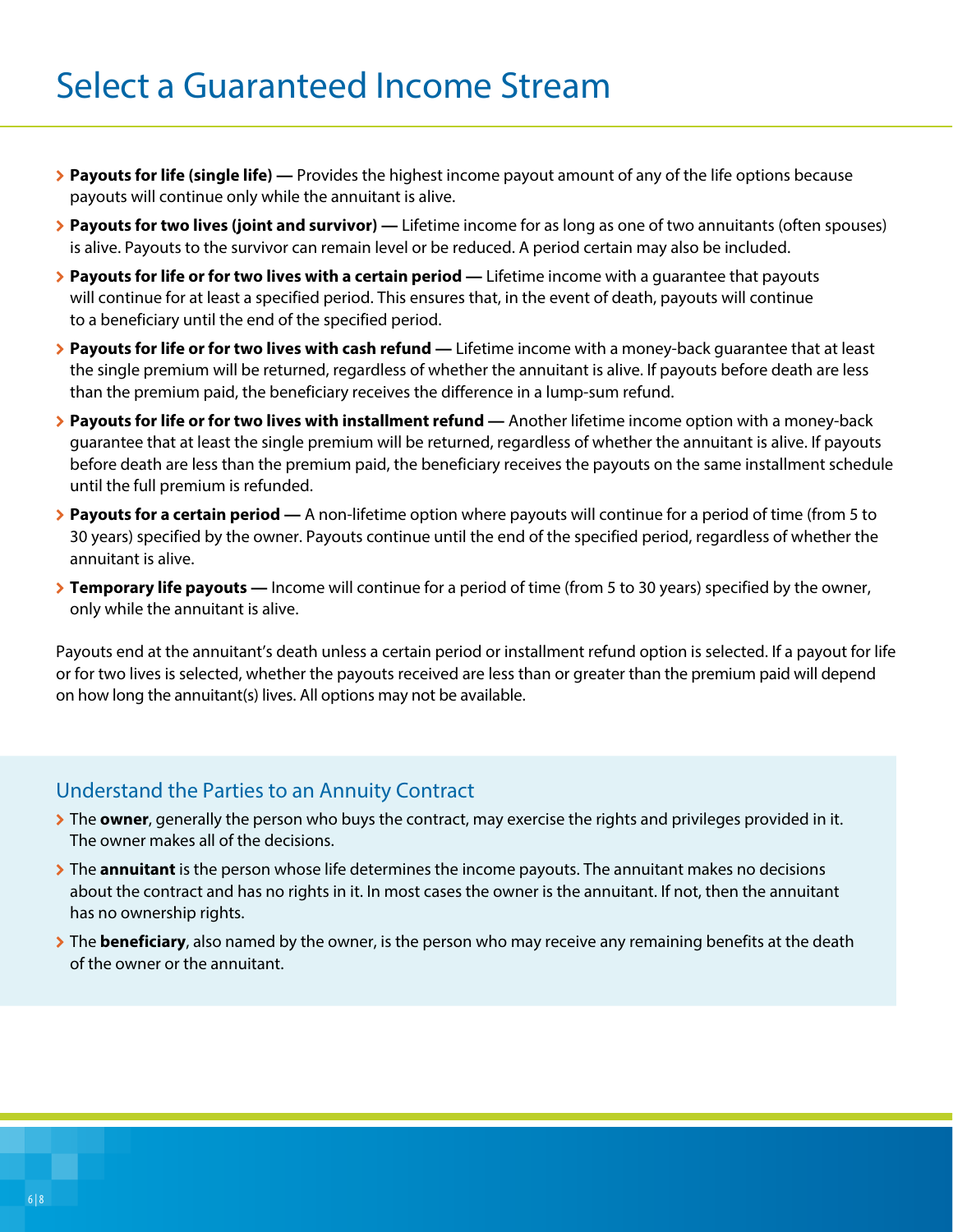# Stability and Security: The Next Step

You have the ability to create guaranteed income with IncomeSource. Your payouts won't fluctuate with market volatility and will continue for as long as you choose. Plus, if you choose, payout options can increase to address inflation. And commutation benefits may provide a degree of liquidity if a need for cash access arises.

Each version in the IncomeSource Series has a different set of current rates and factors used to determine your periodic income payments. A financial representative may offer only one IncomeSource Series version.

*Now that you've thought about your retirement objectives and your potential sources of income, contact a financial professional to develop a plan that works for you.*

### See IncomeSource in Action

To view Meg's story, an online video, visit the Lifetime Income Solutions Planner section of WSFinancialPartners.com.